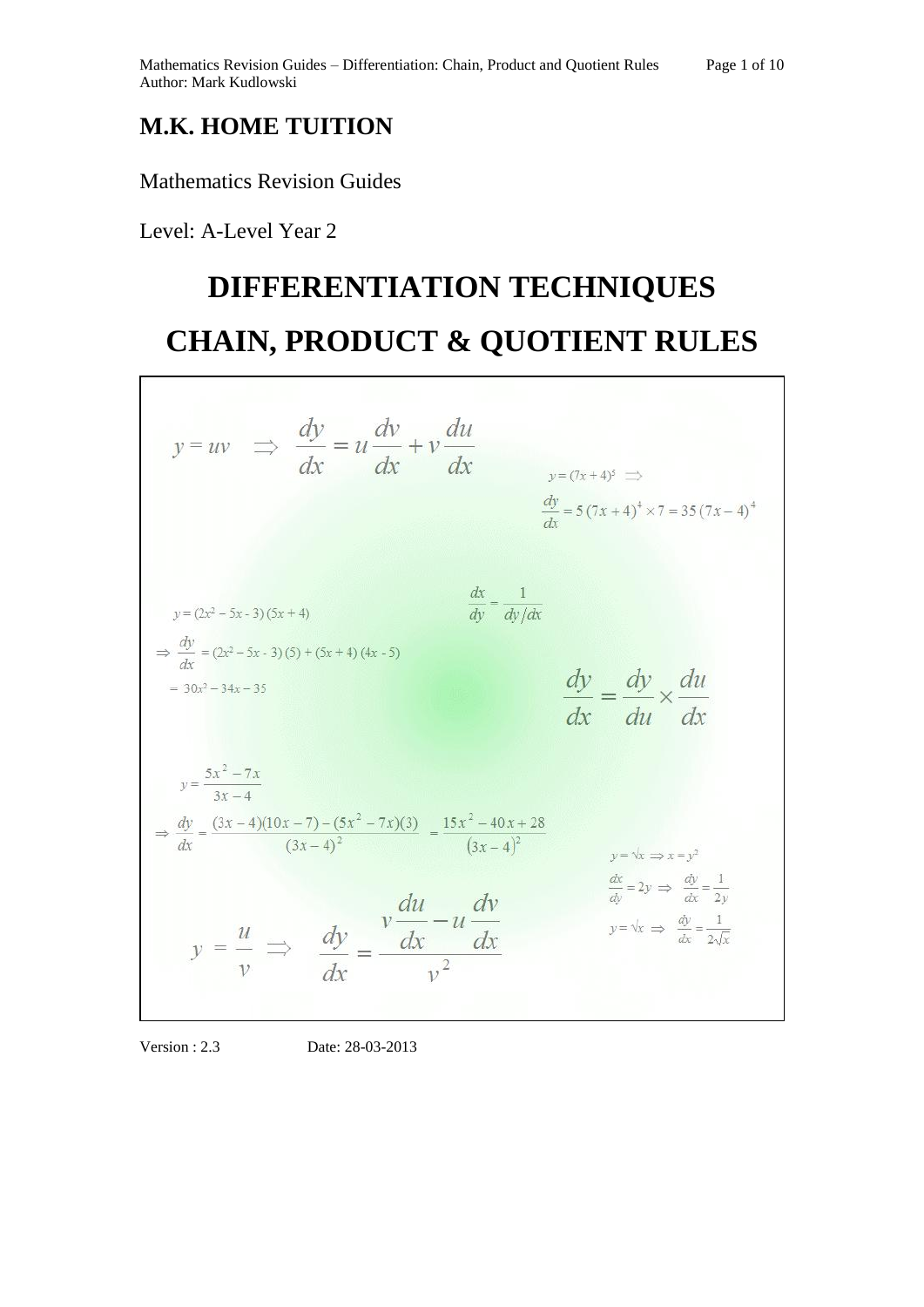### **Differentiation Techniques.**

At AS Level, we have dealt with differentiation of relatively simple functions.

Functions like  $f(x) = (2x - 7)(x + 4)$  and  $g(x) = \frac{1}{x^2}$  $^4$  + 1 *x*  $\frac{x^4 + 1}{x^2}$  had to be manipulated or multiplied out in full to make them differentiable using AS-Level techniques.

A function like  $h(x) = (3x^2 - 5)^6$  would have had to have been expanded using the binomial series and differentiated term by term - a long and rather painful process.

#### **The Chain Rule or 'Function of a Function' rule.**

Consider the function  $y = (3x^2 - 5)^6$ . How do we differentiate it without having to perform a messy binomial expansion ?

Starting with the variable  $x$ , we can see that there are two functions;

the inner function  $3x^2 - 5$  (to apply to *x*) and the outer function  $x^6$  (to apply to the result of the inner function of  $3x^2 - 5$ ).

In function notation, it can be said that  $f(x) = 3x^2 - 5$ ;  $g(x) = x^6$ ;  $gf(x) = (3x^2 - 5)^6$ .

Alternatively,  $y = (3x^2 - 5)^6$  can be expressed as a two-stage function;

the intermediate function  $u = 3x^2 - 5$  followed by  $y = u^6$ .

The derivative of the combined function can be evaluated by using the **chain rule**.

$$
\frac{dy}{dx} = \frac{dy}{du} \times \frac{du}{dx}
$$
, or, in function notation,  $g(f(x))' = g'(f(x)) f'(x)$ .

More links are possible in the chain, such as in  $\frac{dy}{dx} = \frac{dy}{dv} \times \frac{du}{du} \times \frac{du}{dx}$ *du du dv dv dy dx*  $\frac{dy}{dx} = \frac{dy}{dx} \times \frac{dv}{dx} \times \frac{du}{dx}$ , but such examples will not usually come up in exams !

**Example (1):** Use the chain rule to differentiate  $y = (3x^2 - 5)^6$ .

$$
Let u = 3x^2 - 5 \Longrightarrow \frac{du}{dx} = 6x
$$

$$
y = u^6 \implies \frac{dy}{du} = 6u^5 = 6(3x^2 - 5)^5
$$
. (Substitute 3x<sup>2</sup> – 5 for *u*).

$$
\frac{dy}{dx} = \frac{dy}{du} \times \frac{du}{dx} = 6(3x^2 - 5)^5 \times (6x) = 36x(3x^2 - 5)^5.
$$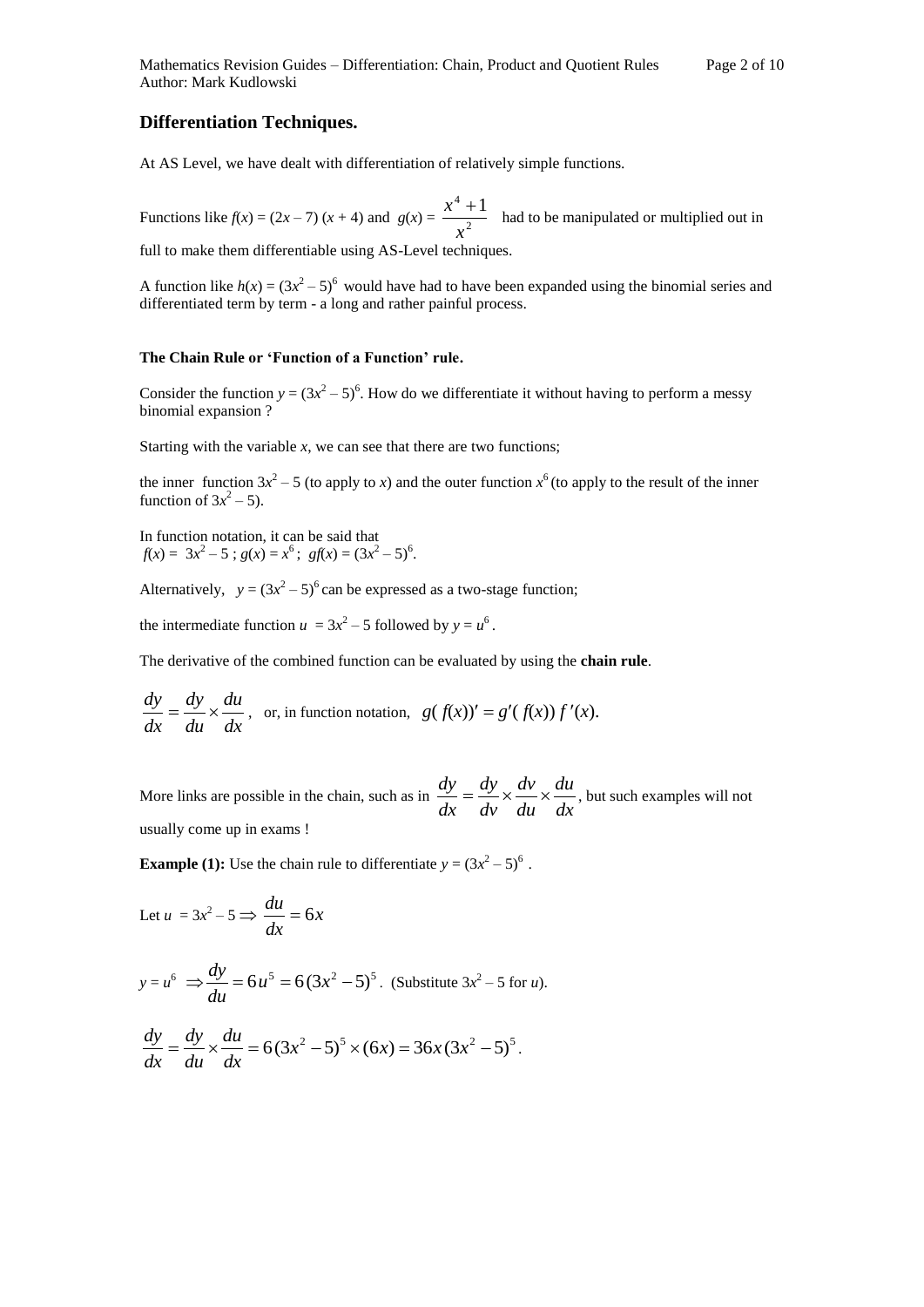**Example (2):** Use the chain rule to differentiate  $y = \sqrt{8 - x^2}$ .

Here, 
$$
u = 8 - x^2 \Rightarrow \frac{du}{dx} = -2x
$$
  
\n $y = \sqrt{u} \Rightarrow \frac{dy}{du} = \frac{1}{2\sqrt{u}} = \frac{1}{2\sqrt{(8 - x^2)}}$   
\n $\frac{dy}{dx} = \frac{dy}{du} \times \frac{du}{dx} = \frac{1}{2\sqrt{(8 - x^2)}} \times (-2x) = \frac{-x}{\sqrt{(8 - x^2)}}$ 

With practice, the intermediate working can be done mentally.

**Example (3):** Use the chain rule to differentiate  $y = (7x + 4)^5$ , without showing the side working. If you differentiate ('thing')<sup>5</sup>, you have  $5('thing')^4 \times$  derivative of 'thing'.

$$
\frac{dy}{dx} = 5(7x+4)^4 \times 7 = 35(7x-4)^4
$$

Notice how the multiplier of 35 came about; it is the original power of the expression (5) multiplied by the coefficient of the inner *x-*term in the brackets (7).

This holds true for all expressions of the type  $(ax + b)^n$  where the inner function is linear in *x*:

$$
\frac{d}{dx}(ax+b)^n = an(ax+b)^{n-1}
$$
. (This also includes fractional and negative n).

**Examples (4):** Without using side working, use the chain rule to find :

i) 
$$
\frac{d}{dx}(1-3x)^5
$$
; ii)  $\frac{d}{dx}(\frac{5}{(4x-3)^2})$ ; iii)  $\frac{d}{dx}(\sqrt{8x+5})$ .  
\nii)  $\frac{d}{dx}(1-3x)^5 = -15(1-3x)^4$ .  
\niii)  $\frac{5}{(4x-3)^2} = 5(4x-3)^{-2}$ , and therefore  $\frac{d}{dx}(5(4x-3)^{-2}) = -40(4x-3)^{-3}$  or  $\frac{-40}{(4x-3)^3}$ .

iii) 
$$
\sqrt{8x+5} = (8x+5)^{\frac{1}{2}}
$$
, and so  $\frac{d}{dx}(8x+5)^{\frac{1}{2}} = 4(8x+5)^{-\frac{1}{2}}$  or  $\frac{4}{\sqrt{(8x+5)}}$ .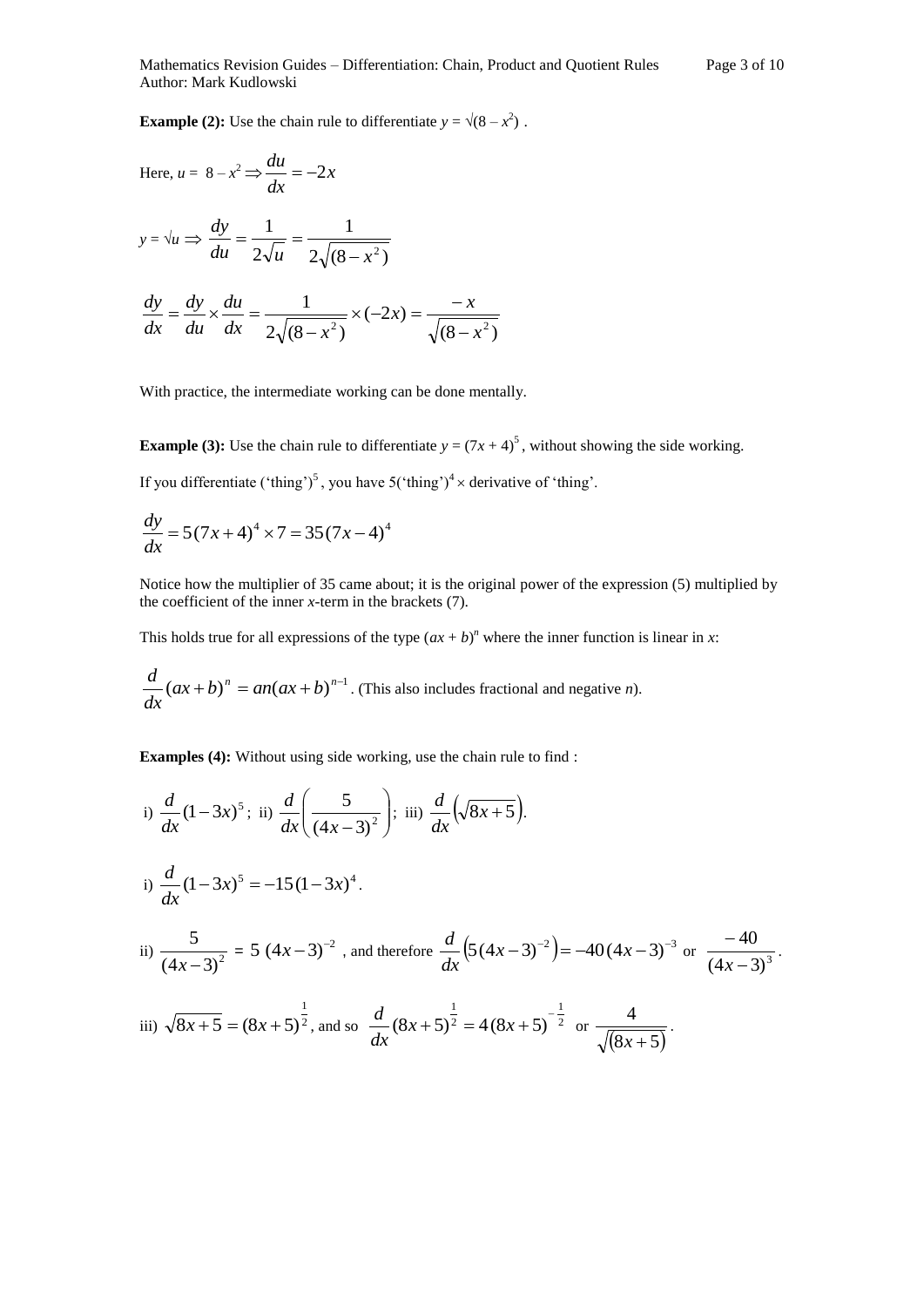#### **The Product Rule.**

At AS level, we differentiated  $y = (2x - 7)(x + 4)$  by expanding it as  $2x^2 + x - 28$ , and then differentiating it to obtain  $y' = 4x + 1$ .

(*y*is another way of writing *dx*  $\frac{dy}{dx}$ ).

A product of two functions can be differentiated by using the following rule:

If  $y = uv$ , where *u* is a function  $f(x)$  and *v* is another function  $g(x)$ , then

$$
\frac{dy}{dx} = u\frac{dv}{dx} + v\frac{du}{dx}
$$

or in function notation,  $(f(x) g(x))' = f(x) g'(x) + f'(x) g(x)$ .

**Example (5):** Differentiate  $y = (2x - 7)(x + 4)$  using the product rule.

Let 
$$
u = 2x - 7
$$
 and  $v = x + 4 \implies \frac{du}{dx} = 2$  and  $\frac{dv}{dx} = 1$ .  
\n
$$
\frac{dy}{dx} = u \frac{dv}{dx} + v \frac{du}{dx} \implies \frac{dy}{dx} = (2x - 7)(1) + (x + 4)(2) = 2x - 7 + 2x + 8 = 4x + 1.
$$

The derivative of the product is

"(first  $\times$  derivative of second) + (second  $\times$  derivative of first)".

**Example (6):** Differentiate  $y = (2x^2 - 5x - 3) (5x + 4)$  using the product rule and simplify the result.

Let  $u = 2x^2 - 5x - 3$  and  $v = 5x + 4 \implies \frac{du}{dx} = 4x - 5$ *dx*  $\frac{du}{dx} = 4x - 5$  and  $\frac{dv}{dx} = 5$ *dx*  $\frac{dv}{dx} = 5$ .

$$
\Rightarrow \frac{dy}{dx} = (2x^2 - 5x - 3)(5) + (5x + 4)(4x - 5)
$$

"(first  $\times$  derivative of second) + (second  $\times$  derivative of first)".

$$
\Rightarrow \frac{dy}{dx} = 10x^2 - 25x - 15 + 20x^2 - 9x - 20 = 30x^2 - 34x - 35.
$$

If the question does not ask for the result to be simplified, then the last two steps can be omitted.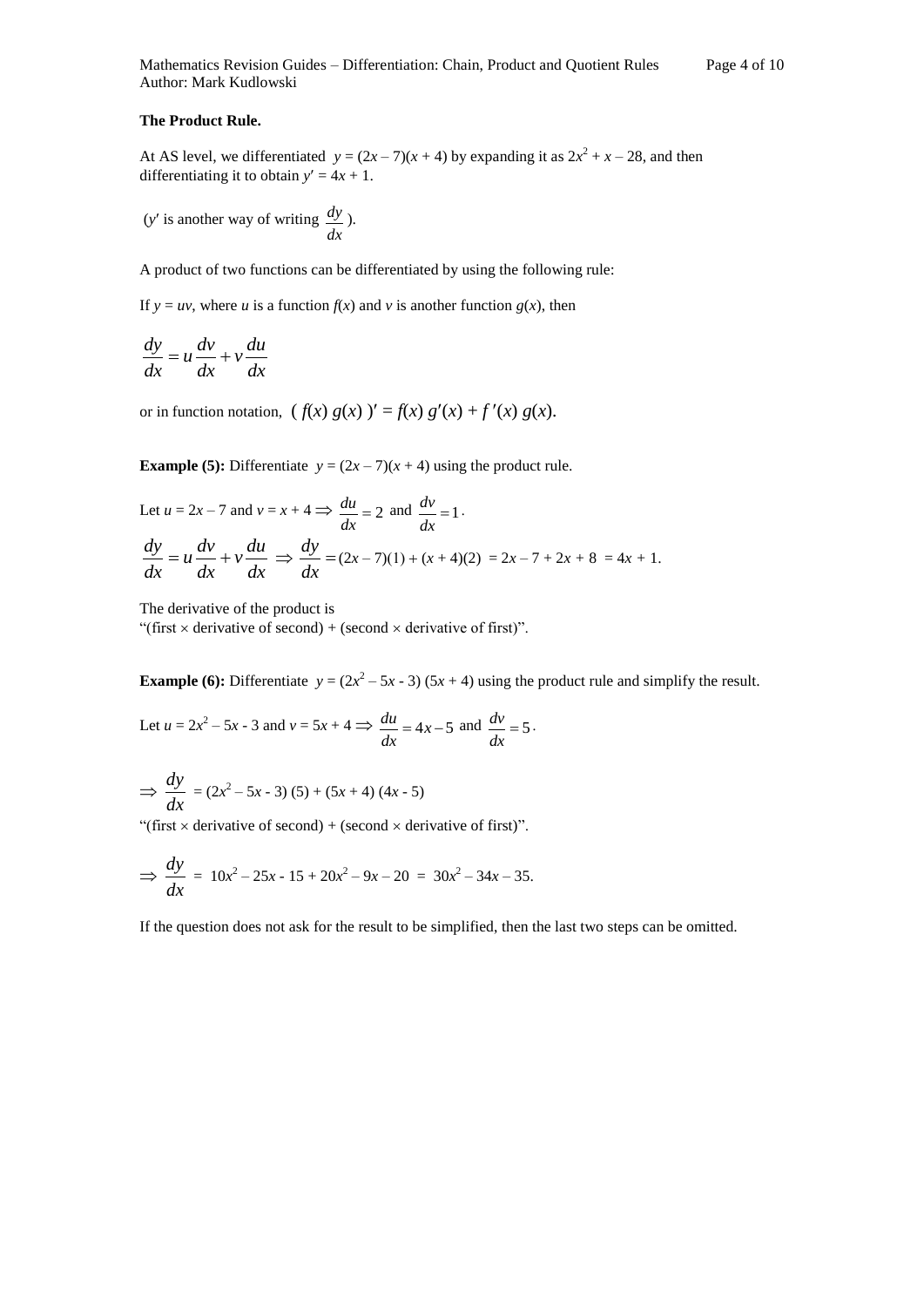Mathematics Revision Guides – Differentiation: Chain, Product and Quotient Rules Page 5 of 10 Author: Mark Kudlowski

**Example (7):** Differentiate 
$$
y = \frac{5x^2 - 7x}{3x - 4}
$$
 using the product rule, simplifying the result.

Hence show that the graph of *y* has no turning points.

Although this result looks like a quotient rather than a product, we can redefine the expression as the product of  $u = 5x^2 - 7x$  and  $v = \frac{1}{3x - 4}$ 1  $\frac{1}{x-4}$ .

From this, we work out  $\frac{du}{dx} = 10x - 7$ *dx*  $\frac{du}{dx} = 10x - 7$  and  $(3x-4)^2$ 3  $\overline{a}$  $=\frac{1}{\sqrt{2}}$ *dx*  $(3x)$  $\frac{dv}{dt} = \frac{-3}{-3}$  by the chain rule (working not shown).

Therefore:

$$
\frac{dy}{dx} = u \frac{dv}{dx} + v \frac{du}{dx} \implies \frac{dy}{dx} = \frac{21x - 15x^2}{(3x - 4)^2} + \frac{10x - 7}{(3x - 4)}.
$$
  

$$
\implies \frac{dy}{dx} = \frac{21x - 15x^2}{(3x - 4)^2} + \frac{(10x - 7)(3x - 4)}{(3x - 4)^2}.
$$
  

$$
\implies \frac{dy}{dx} = \frac{21x - 15x^2}{(3x - 4)^2} + \frac{30x^2 - 61x + 28}{(3x - 4)^2}.
$$
  

$$
\implies \frac{dy}{dx} = \frac{15x^2 - 40x + 28}{(3x - 4)^2}.
$$

For the graph of *y* to have turning points, the gradient must equal zero for some value(s) of *x.* 

The quadratic numerator of the derived function, however, has a discriminant of  $(-40)^2 - (4 \times 15 \times 28)$ , or -80, which is negative, implying no real roots, i.e. no zero gradient anywhere.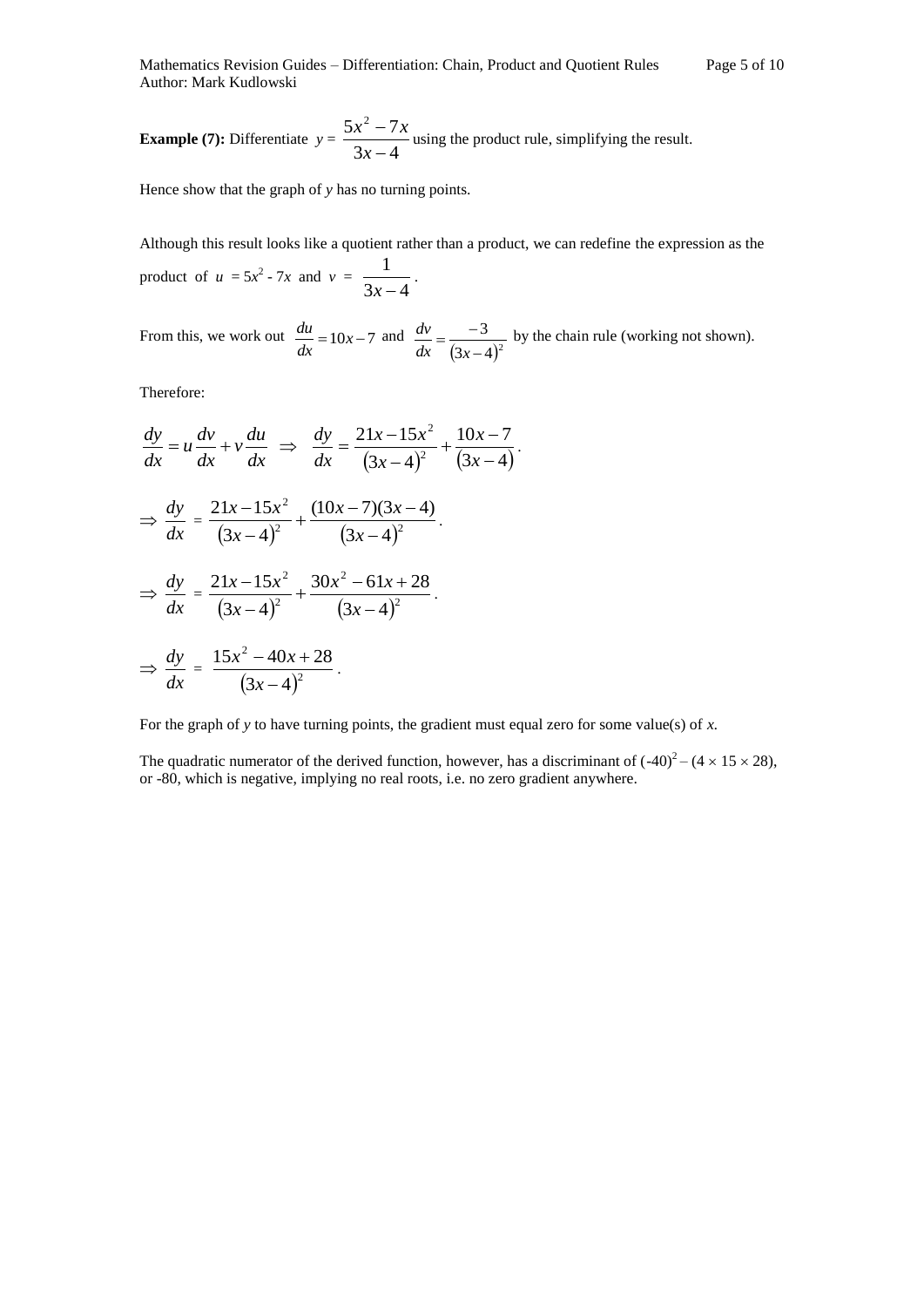Mathematics Revision Guides – Differentiation: Chain, Product and Quotient Rules Page 6 of 10 Author: Mark Kudlowski

#### **The Quotient Rule.**

At AS level, we differentiated  $y = \frac{x^2}{a^2}$  $^{4}+1$ *x*  $\frac{x^4+1}{x^2}$  by rewriting it as  $\frac{x^4+1}{x^2} = x^2 + \frac{1}{x^2}$ 2 2  $^{4}+1$   $_{2}$  1 *x x x*  $\frac{x^4+1}{x^2} = x^2 + \frac{1}{x^2}$ , to obtain the result

$$
y'=2x-\frac{2}{x^3}.
$$

If  $y =$ *v u*, where *u* is a function  $f(x)$  and *v* is another function  $g(x)$ , then

$$
\frac{dy}{dx} = \frac{v\frac{du}{dx} - u\frac{dv}{dx}}{v^2}
$$
, or  $\frac{v}{(v \cdot v)}$ 

or in function notation,  $\left(\frac{f(x)}{g(x)}\right) = \frac{g(x)f(x)}{(g(x))^2}$  $(x) f'(x) - f(x) g'(x)$  $(x)$  $(x)$ *g x*  $g(x)f'(x) - f(x)g'(x)$ *g x*  $\frac{f(x)}{f(x)} = \frac{g(x)f'(x) - f(x)g'(x)}{g(x)}$  $\overline{\phantom{a}}$  $\overline{\phantom{a}}$ J  $\setminus$  $\overline{\phantom{a}}$  $\setminus$  $\left(\frac{f(x)}{g(x)}\right) = \frac{g(x)f'(x) - f(x)g'(x)}{g(x)}$ .

**Example (7):** Differentiate  $y = \frac{x^2}{x^2}$  $^{4}+1$ *x*  $\frac{x^4 + 1}{x^2}$  using the quotient rule, and simplify the result.

Let 
$$
u = x^4 + 1
$$
 and  $v = x^2 \implies \frac{du}{dx} = 4x^3$  and  $\frac{dv}{dx} = 2x$ .

$$
\frac{dy}{dx} = \frac{v\frac{du}{dx} - u\frac{dv}{dx}}{v^2} \implies \frac{dy}{dx} = \frac{(x^2(4x^3)) - ((x^4 + 1)(2x))}{x^4}
$$

$$
\Rightarrow \frac{dy}{dx} = \frac{4x^5 - 2x^5 - 2x}{x^4} = \frac{2(x^5 - x)}{x^4} = 2\left(x - \frac{1}{x^3}\right)
$$

Again, the last steps can be omitted if the question does not ask for the result to be simplified.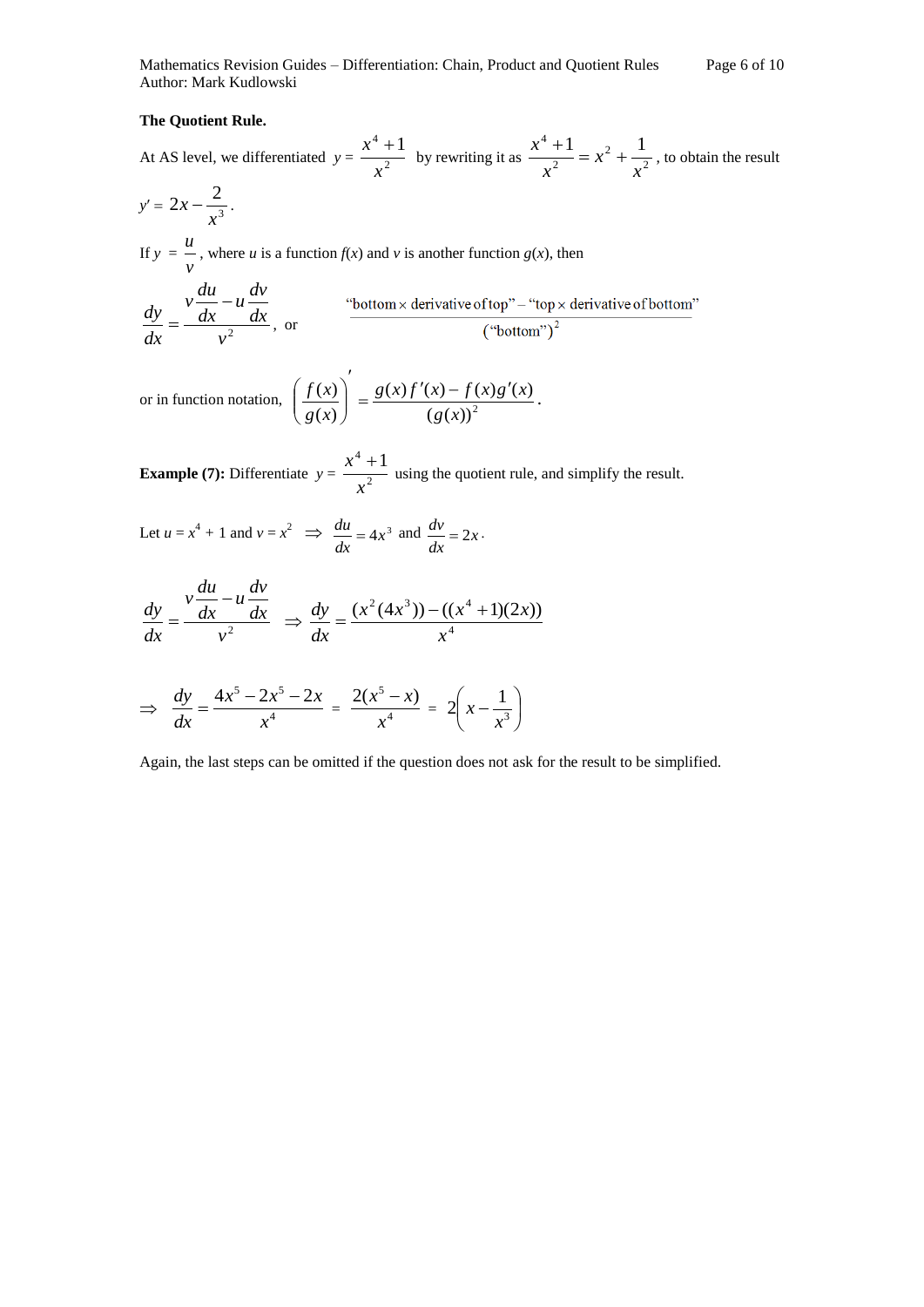**Example (8):** Differentiate  $y = \frac{3x-2}{x-2}$  $3x^2 + 1$  $\overline{a}$  $^{+}$ *x*  $\frac{x^2+1}{x}$  using the quotient rule, and simplify the result.

Let 
$$
u = 3x^2 + 1
$$
 and  $v = x - 2 \implies \frac{du}{dx} = 6x$  and  $\frac{dv}{dx} = 1$ .

The order of the work is: "square the bottom line of the expression" to give the bottom line of the result, then write the "bottom  $\times$  derivative of top" – "top  $\times$  derivative of bottom" on the top line of the result.

$$
\frac{dy}{dx} = \frac{(x-2)(6x) - (3x^2 + 1)(1)}{(x-2)^2}
$$
 i.e. "bottom × derivative of top" - "top × derivative of bottom" ("bottom")<sup>2</sup>

Simplifying the top line gives

$$
\frac{dy}{dx} = \frac{3x^2 - 12x - 1}{(x - 2)^2}.
$$

**Example (9):** Differentiate  $y = \frac{3x-4}{3x-4}$  $5x^2 - 7$  $\overline{a}$ *x*  $\frac{x^2 - 7x}{\cdot}$ , using the quotient rule and simplify the result. (This is a repeat of Example (6)).

Let 
$$
u = 5x^2 - 7x
$$
 and  $v = 3x - 4 \implies \frac{du}{dx} = 10x - 7$  and  $\frac{dv}{dx} = 3$ .

$$
\frac{dy}{dx} = \frac{v\frac{du}{dx} - u\frac{dv}{dx}}{v^2} \implies \frac{dy}{dx} = \frac{(3x - 4)(10x - 7) - (5x^2 - 7x)(3)}{(3x - 4)^2}
$$

$$
\implies \frac{dy}{dx} = \frac{(30x^2 - 61x + 28) - (15x^2 - 21x)}{(3x - 4)^2}
$$

$$
\implies \frac{dy}{dx} = \frac{15x^2 - 40x + 28}{(3x - 4)^2}.
$$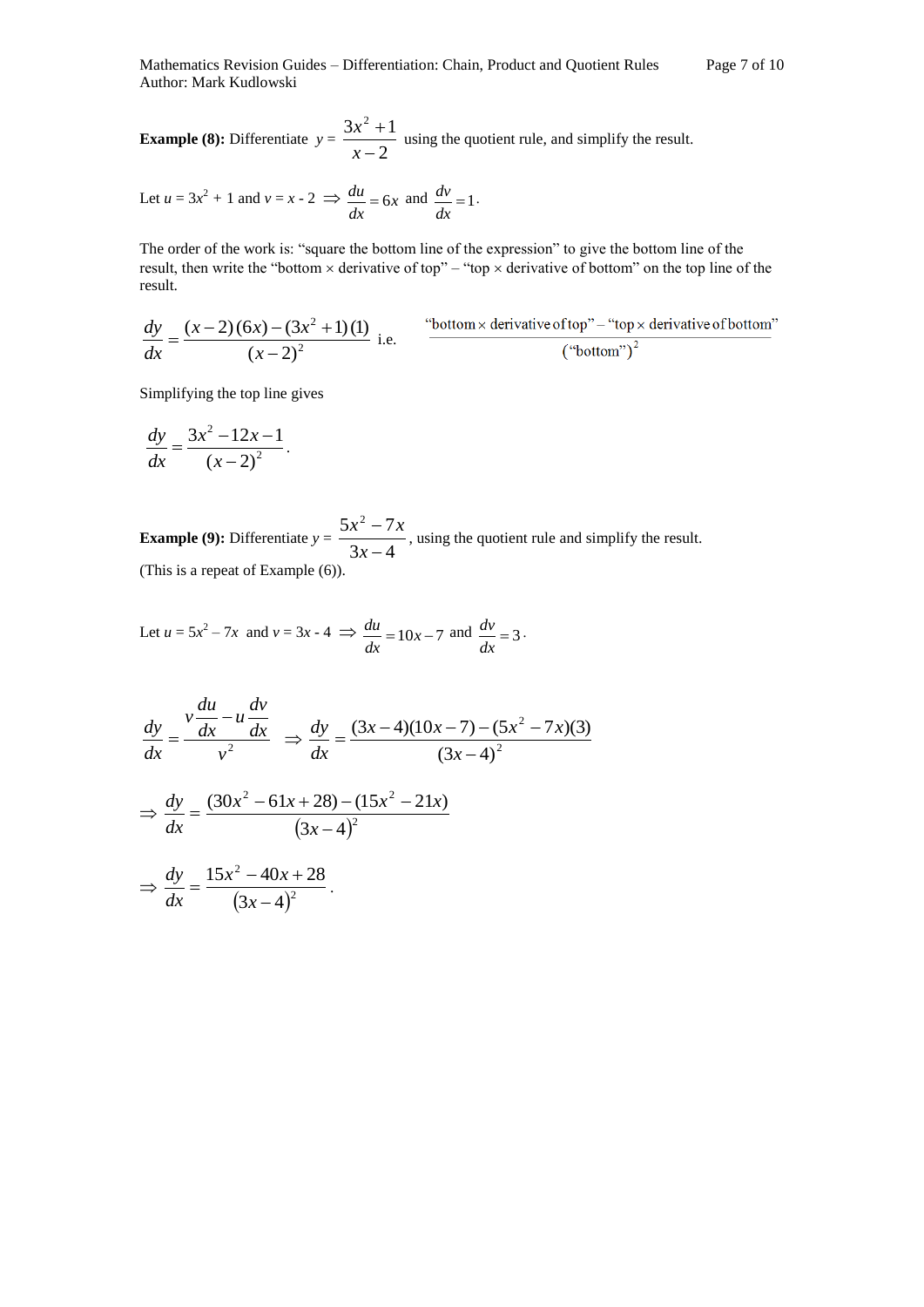Mathematics Revision Guides – Differentiation: Chain, Product and Quotient Rules Page 8 of 10 Author: Mark Kudlowski

Using the result  $dx = 1$  *dy dy/dx*

This is another result that is useful for differentiating inverse functions, especially inverse trigonometric functions to be discussed in later study.

**Example (10):** Differentiate  $y = \sqrt{x}$  by using *dy dy dx*  $\frac{dx}{dt} = \frac{1}{\sqrt{1 - x^2}}$  and find its gradient at the point (25, 5).

How is the result related to the gradient of  $y = x^2$  at the point (5, 25)?

First, rewrite the expression as  $x = y^2$ 

Differentiation gives  $\frac{dx}{dy} = 2y$  $\frac{dx}{dy} = 2y$  and therefore  $\frac{dy}{dx} = \frac{1}{2y}$ *dy* 2  $=\frac{1}{2}$ .

Finally, we must rewrite the derivative in terms of *x*, so substituting  $\sqrt{x}$  for *y* gives

*dx*  $2\sqrt{x}$ *dy* 2  $=\frac{1}{2\pi}$ . This is equivalent to  $\frac{dy}{dx}=\frac{1}{2}x^{-\frac{1}{2}}$ 1 2  $\frac{dy}{dx} = \frac{1}{2}x^{-}$ *dy* .

The gradient of  $y = \sqrt{x}$  at (25, 5) is  $\frac{dy}{dx} = \frac{1}{2y} = \frac{1}{10}$ 1 2  $=\frac{1}{1}$  $dx$  2y *dy* , whilst the gradient of  $y = x^2$  at the point (5, 25) is 2*x* or 10. The product of the gradients is 1.

(Do not confuse this with the rule for perpendicular lines, whose gradients have a product of  $-1$ ).

If the graph of  $f(x)$  passes through the point  $(p, q)$  and its gradient at that point is equal to  $m$ , **then the gradient of the graph of the inverse function**  $f^{-1}(x)$  **is equal to**  $\frac{1}{m}$  **at the point**  $(q, p)$ **.**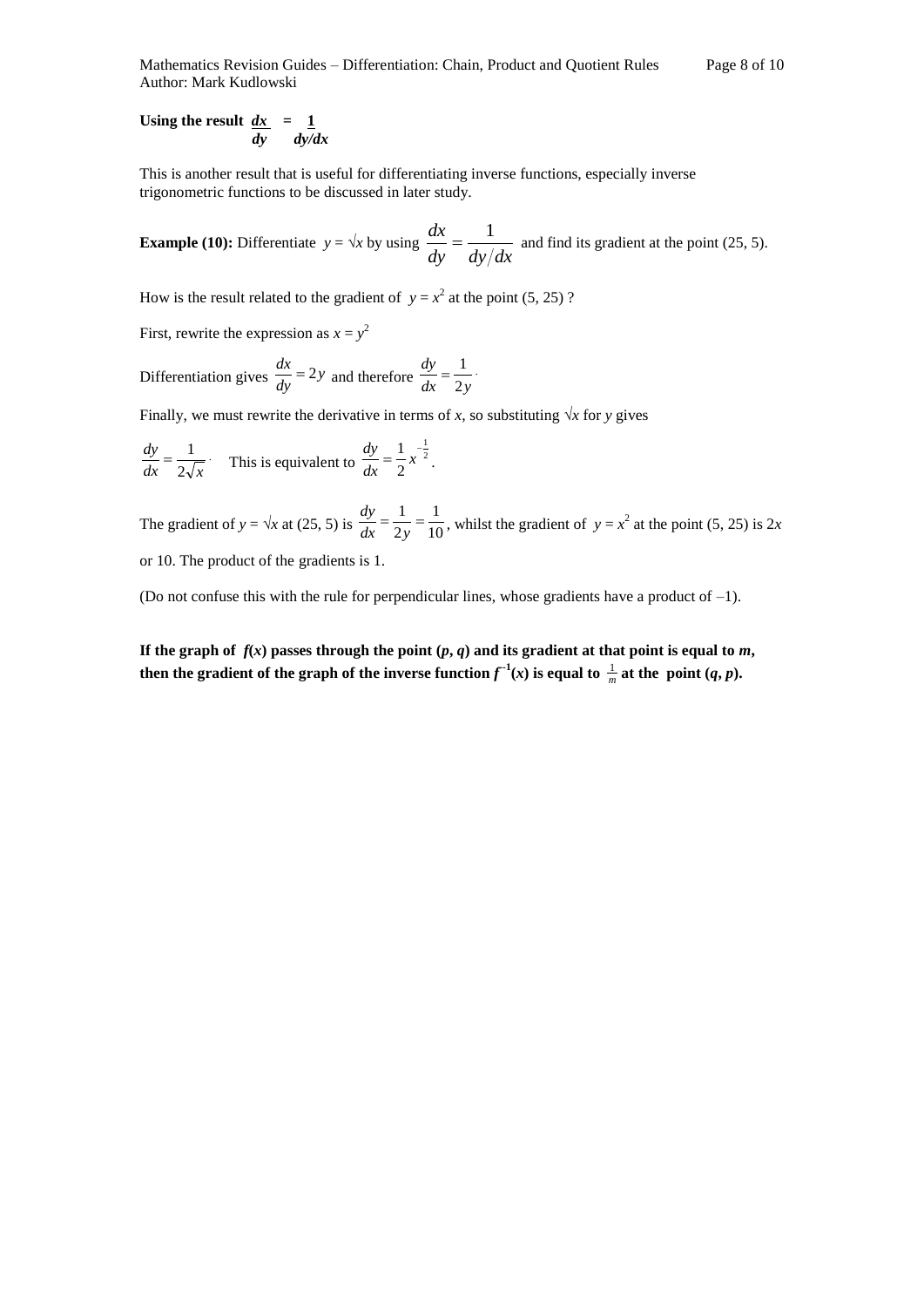#### **More on the chain rule – related rates of change.**

The chain rule can also be used to establish results for related rates of change.

**Example (11):** Crude oil leaking out of a tanker produces a circular slick with radius *r* km and area *A*   $km<sup>2</sup>$ . The radius of the slick increases with time at a rate given by *dt*  $\frac{dr}{r} = 0.5 \text{ km/h}.$ 

Find the related rate of change of area of the slick, *dt dA* , and also the rate of increase of the area of the slick at a time when the radius is 4 km.

The area of a circle is given by  $A = \pi r^2$ . The change in area with respect to the change in radius is therefore  $\frac{dA}{dt} = 2\pi r$ .

*dr* By the chain rule,  $\frac{d\mathbf{r}}{dt} = \frac{d\mathbf{r}}{dr} \times \frac{d\mathbf{r}}{dt}$ *dr dr dA dt*  $\frac{dA}{dt} = \frac{dA}{dt} \times \frac{dr}{dt}$ . Here it is  $2\pi r \times 0.5$  or  $\pi r$ .

 $\therefore$  At the time when the radius of the slick is 4km, the rate of increase in the slick's area is  $4\pi$  km<sup>2</sup>/h or about  $12.6 \text{ km}^2/\text{h}$ .